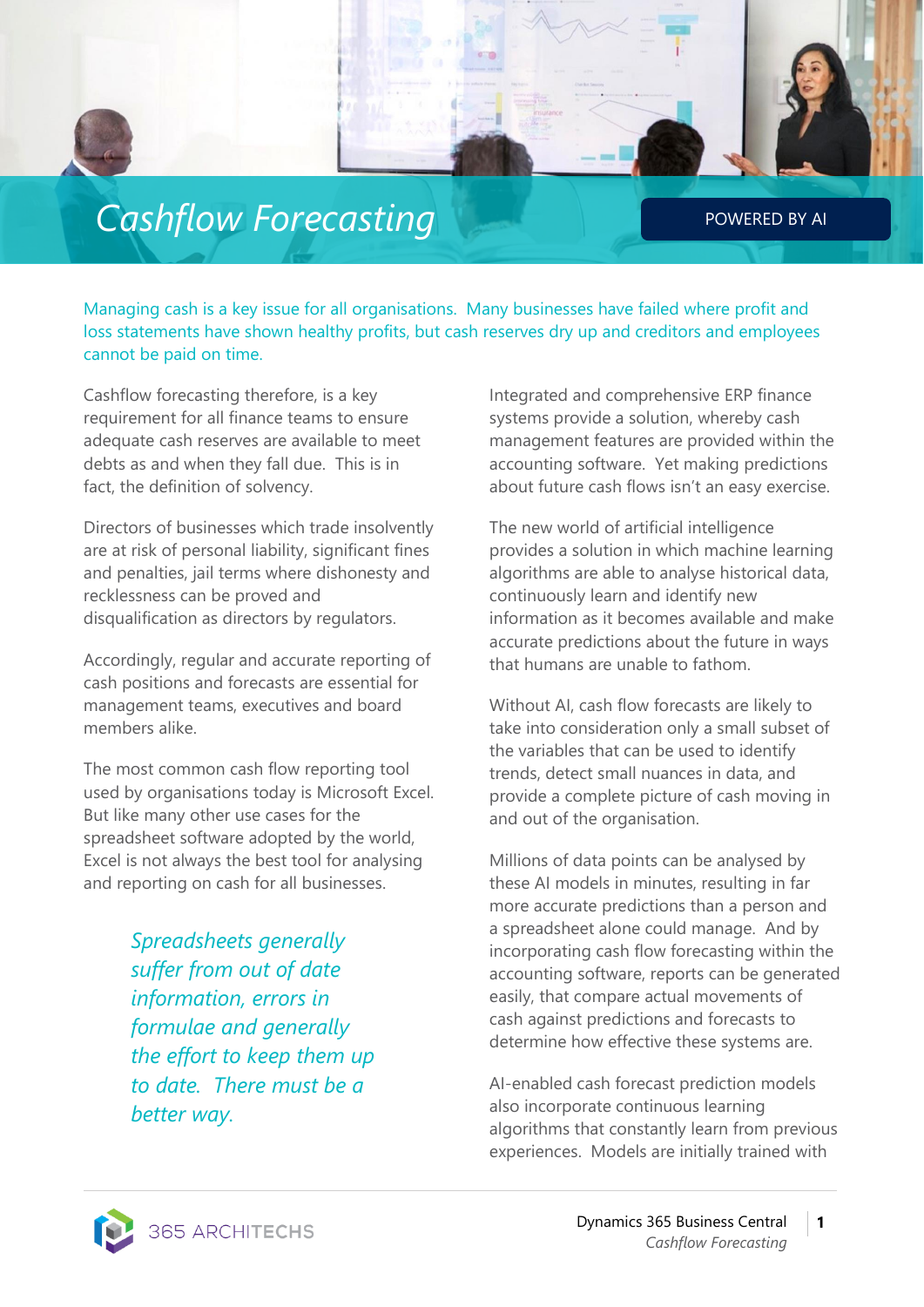sample data, but over time, become more and more accurate based on the actual cash payments and receipts being analysed by the system.

## **Modelling cash flows based on predictive analytics**

There are many different types of transactions that provide valuable insights into potential cash movements within an organisation.

Future debtors and creditors transactions, such as receipts and payments based on due dates are an obvious source of predictive data, but how many customers actually pay their invoices on time?

Sales orders and purchase orders are often excluded from cash flow predictions, yet they provide a likely future transaction that will ultimately result in a movement of cash.

Being able to record known or expected future cash transactions is also an important input into the cash flow model. This can be considered in terms of the realisation of asset sales, the purchase of assets based on capex budgets or raising of capital through a variety of cash generation activities. A variety of methods for raising capital may also have an input, as do other budgeted cash transactions.

More sophisticated ERP systems provide for a cash flow ledger, that allows for the processing of journals in future periods that record expectations of significant cash flow movements without requiring entries in the general ledger, the record of historical transactions and accrual accounting entries.